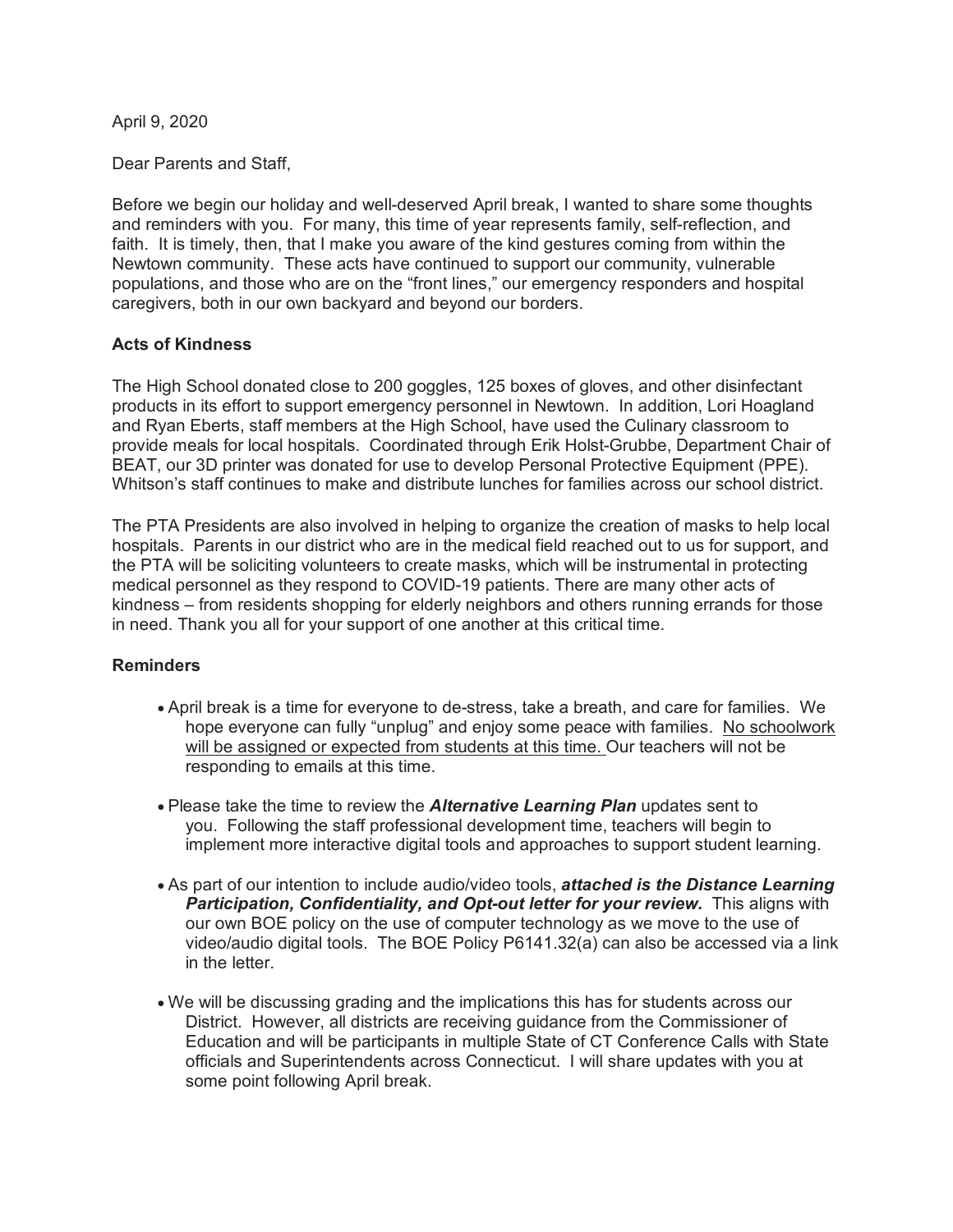### **School Website and Resources**

As our virtual learning resources expand, we will continue to post videos to support parents' and students' ability to access and utilize those resources. You will be receiving important updates from our Assistant Superintendent, Anne Uberti, very shortly. If you have missed a communication sent by me, these are up on our website as well.

Enjoy a restful holiday and April break with your families. Be well.

Dr. Lorrie Rodrigue, Superintendent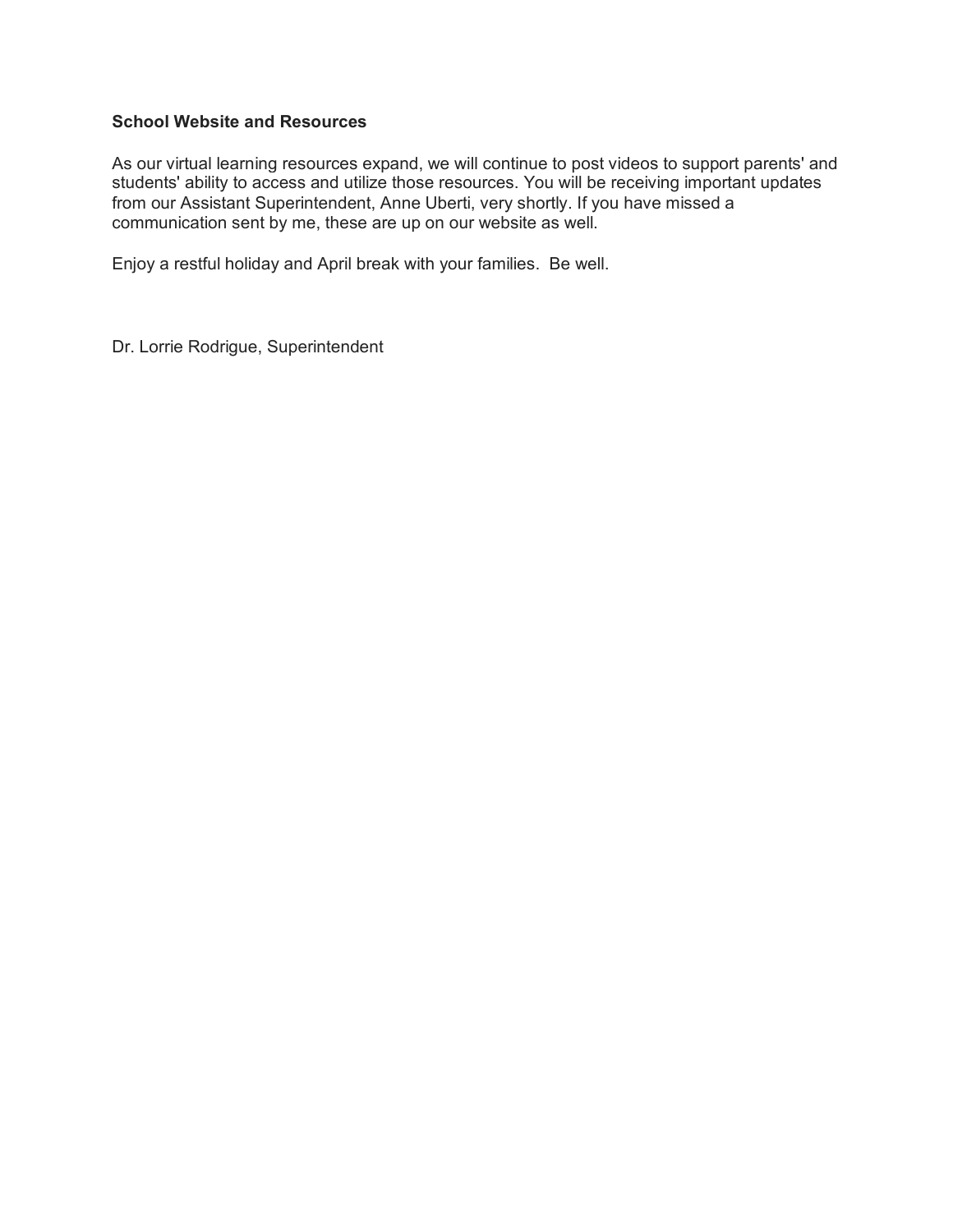# **Distance Learning Participation, Confidentiality, and "Opt Out" information**

## Dear Families,

First and foremost, we hope this email finds you, your family and loved ones safe, healthy, and in good spirits. During this unprecedented school closure and in accordance with [Policy P6141.321\(a\)](https://newtown-policies.campuscontact.com/6141.321-ResponsibleComputer,NetworkandInternetUse) *Responsible Computer, Network and Internet Use,* Newtown Public Schools continues to enhance learning and improve communication with students through digital resources and remote instruction. Integral to our policy is the expectation that students, staff, and families will "...exercise appropriate personal responsibility in their use of these resources" as digital citizens in our school community.

Newtown Public Schools is committed to providing instruction, to the greatest extent possible, that further develops and expands digital learning approaches while maintaining "...the most effective, safe, productive, and instructionally sound uses of networked information and communication tools." As part of our Alternative Learning Plan, students will begin engaging in lessons and receiving support through video, audio, or teleconferencing. During this time, parents and guardians may see, hear, or be exposed to confidential, personally identifiable information about students other than their own child if students are engaged in small group instruction Parents are reminded that all Newtown Board of Education policies continue to apply during implementation of the Alternative Learning Plan.

In an effort to maintain student privacy, we ask that all families and students agree to the following:

> 1. To whatever extent possible, make arrangements for students to participate in video or teleconferencing lessons in a private space where, other than reasonable supervision by a parent/guardian, no other individual has access to or is present during the period of instruction. Encourage student use of headphones or earbuds, if possible.

2. Parents and guardians who may be present during small group video instruction agree to respect the confidentiality of personally identifiable information related to students other than their own children.

3. Parents and guardians should not disclose information concerning other students or their families that may have been incidentally discovered during any remote instruction or support session.

4. Electronic recording or video/audio taping by parents, guardians, or students during instruction, support sessions, or conferencing is not permitted, unless otherwise required by law and with written permission of the administration.